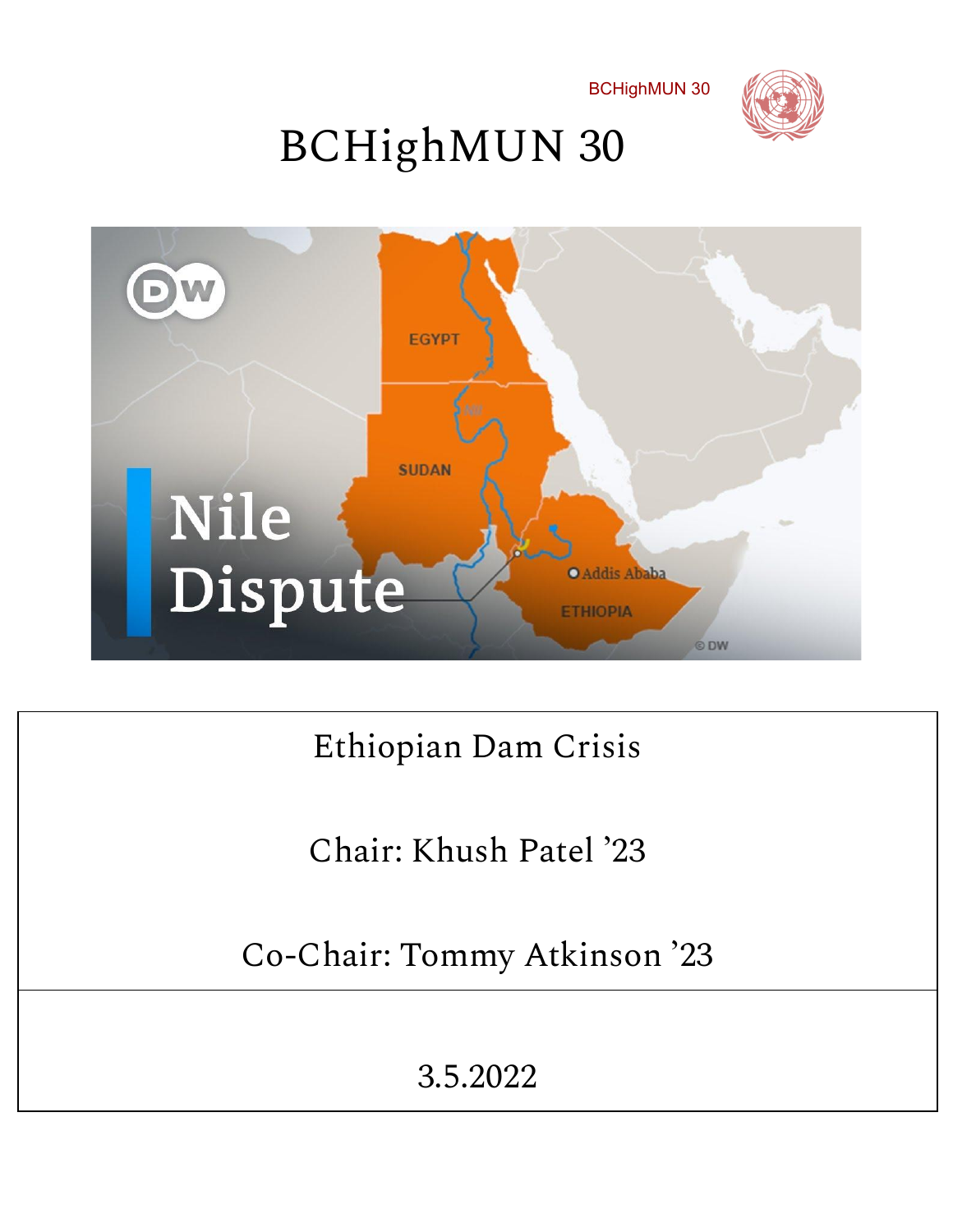## Table of Contents



| Letter from the Chair        | 3              |
|------------------------------|----------------|
| Letter from the Co-Chair     | $\overline{4}$ |
| Introduction to Committee    | 5              |
| Time and Historical Warnings | 5              |
| <b>Rules of Procedure</b>    | 5              |
| Committee Spirit             | 6              |
| <b>Current Situation</b>     | 12             |
| <b>Questions to Consider</b> | 13             |
| Positions                    | 14             |
| Bibliography                 | 16             |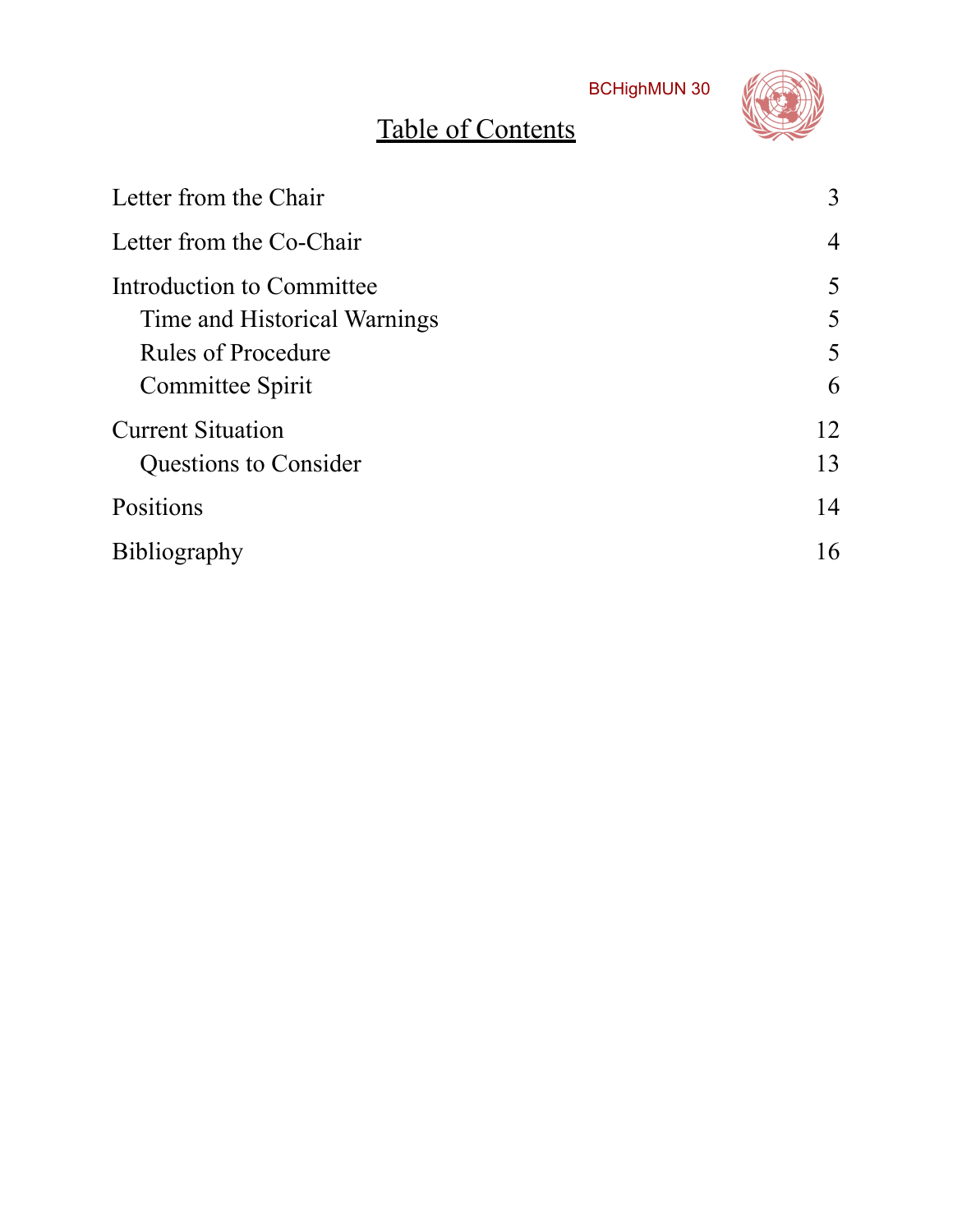### Letter from the Chair



<span id="page-2-0"></span>Hello Delegates,

Welcome to the 30th Annual Model UN conference at Boston College High School! My name is Khush Patel, a junior, and this is my first year participating in Model UN. Along with Model UN, I run track and am a representative for the Student Council. I look forward to the opportunity to chair this committee and to hear the debates and arguments from all participants. All levels of experience are welcome as well as any grade level. This could be your first committee or your seventh.

I am very excited to dive into this complex topic and am interested to see how you approach it. The topic is more complex than just water. We are to begin in June 1914 and will move through the 20th century into the 21st century depending upon the pace of the discussion, working papers, and resolutions. For example, the Ethiopian Dam was to be completed in 2020 and, of course, faced more delays. Please make sure to send your position papers to my email below before the committee session starts. Also, the best position paper receives the Ben Maher '11 Award. This background guide contains crucial information regarding the committee, but also feel free to conduct further research on your own.

I look forward to seeing you all at the conference on March 5th, 2022, and hope to have an amazing day in the Ethiopian Dam Crisis committee full of great, thoughtful debates and discussions. If you have any other questions, or would want help on your position paper, do not hesitate to contact me. Until then, read the rest of the background guide and conduct other research to fully understand the topic and be better prepared. But remember, Model UN is supposed to be fun, so get ready to have an enjoyable and exciting day at the 30th Annual Model UN conference at Boston College High School.

Good Luck Delegates! Khush Patel '23 kb.patel23@students.bchigh.edu Chair, Ethiopian Dam Crisis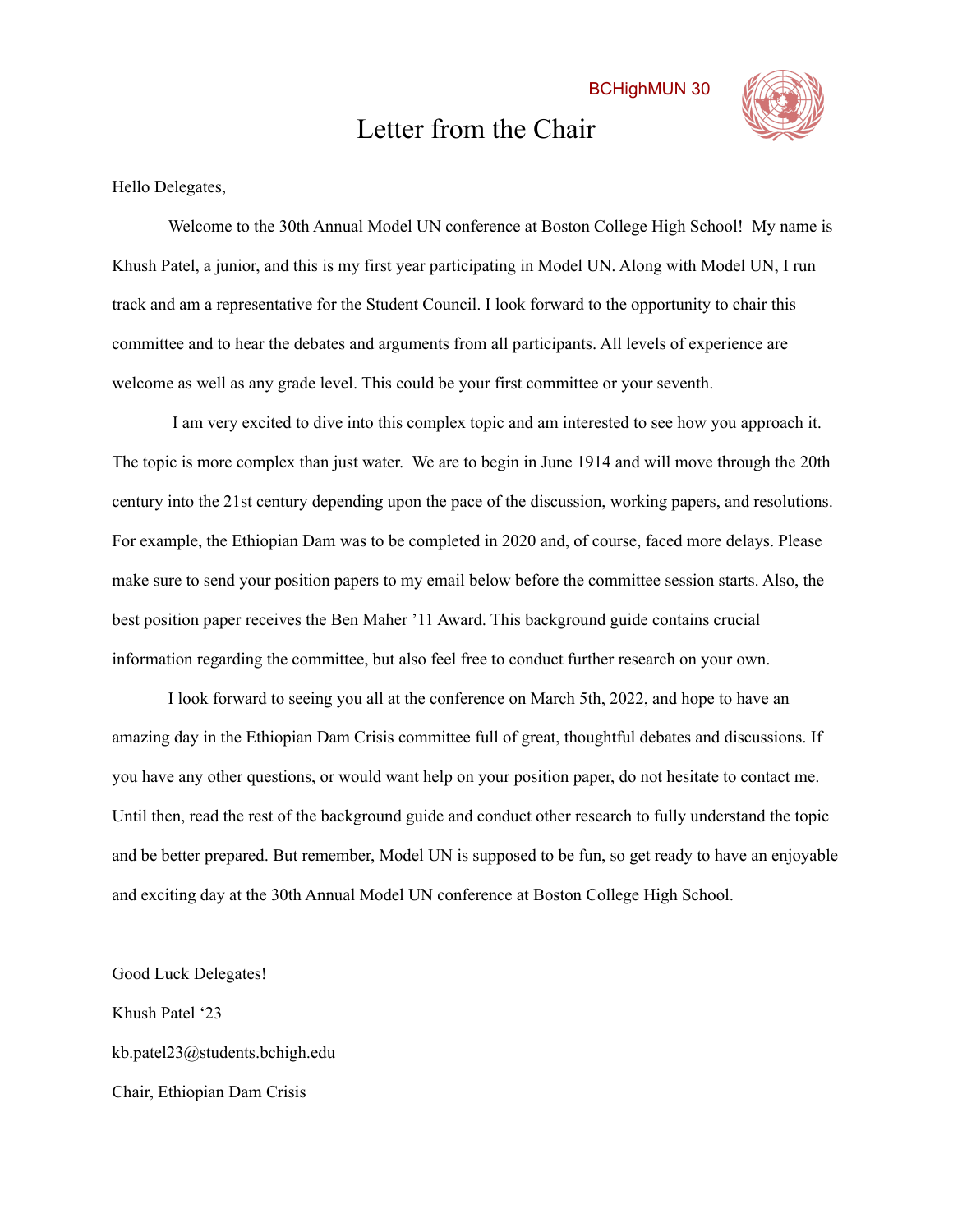## Letter from the Chair



Hello,

<span id="page-3-0"></span>My name is Tommy Atkinson. I have attended many local Model UN Conferences including St. John's High School, Catholic Memorial School, and Westwood High. This is the first time I have co-chaired a committee and I am very excited to be doing so. I look forward to working with you. This committee topic is complicated because there are so many reasons the Ethiopian dam has not been completed. You will find the issues to be interesting. I am looking forward to seeing you in March! Tommy Atkinson '23, Co-Chair [tpj.atkinson23@students.bchigh.edu](mailto:tpj.atkinson23@students.bchigh.edu)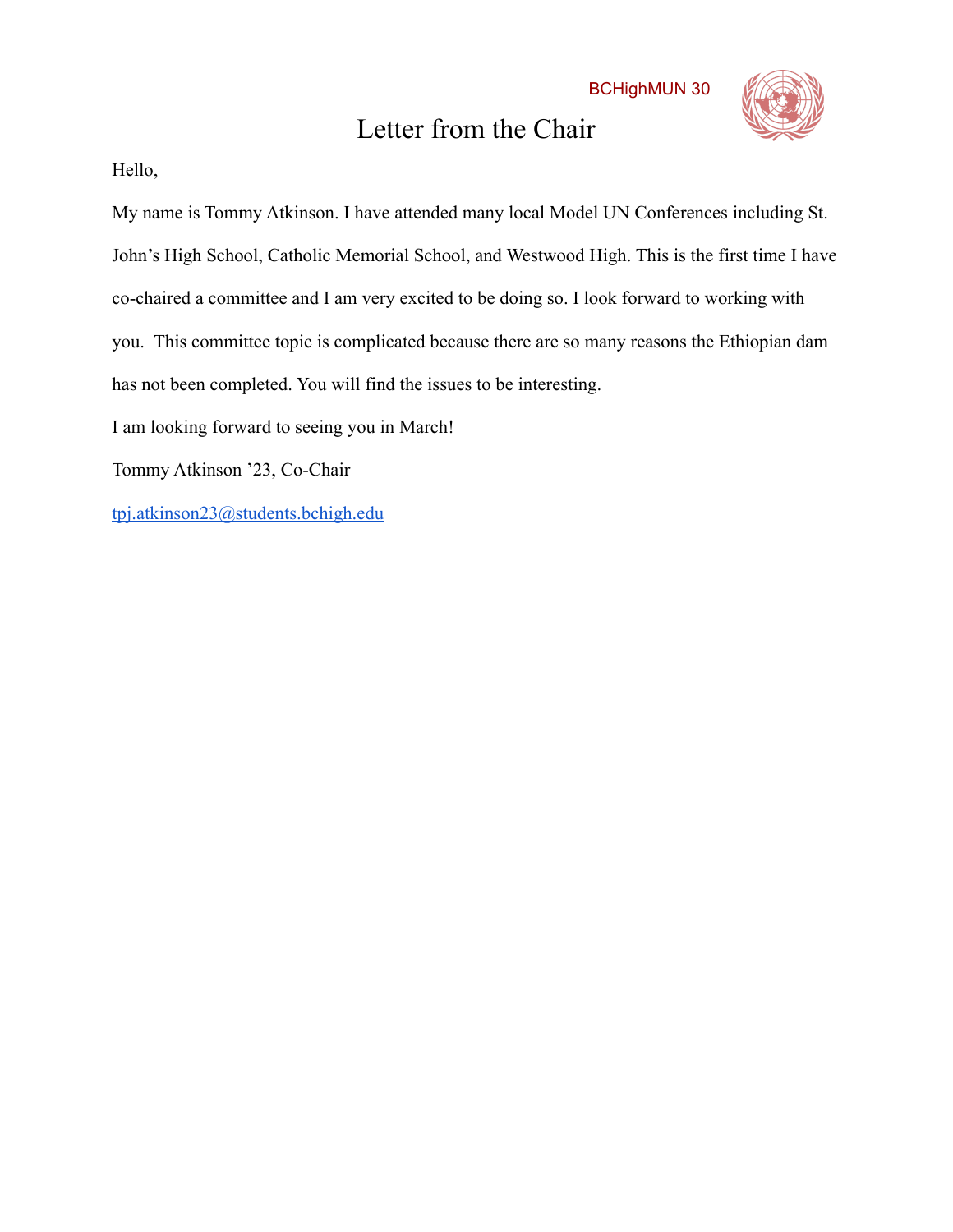## Introduction to Committee



This is a modern-day committee that will run similar to a General Assembly, with a notable exception that attendance is limited to delegates from Africa.

#### <span id="page-4-0"></span>Rules of Procedure

As with all General Assemblies, this one will also begin with a **Speaker's List** which is the point when delegates are given one minute to voice their current position on the matter at hand and possibly offer a general plan of attack. It is a running list of delegates that will be referred back to if the committee begins to stall. From there **Moderated Caucuses** will be held, which are regulated, time-limited debates about certain topics brought up. If the chair deems it appropriate, the committee may vote on an **Unmoderated Caucus** which allows delegates to meet with their own blocs to discuss strategy or ideas or to try and convince other members to change their position. After much discussion, delegates will draft **Working Papers**, which outline the solution to the committee problem. After generating the proper support, these working papers become **Resolutions** and are presented to the entire committee. For a resolution to pass, it must receive a ⅔ supermajority in order to pass. If delegates find issues with a working paper they may choose to offer **Amendments** which are essentially revisions or additions of clauses. To clarify in case of misunderstandings, this is NOT a Crisis Committee, so there will be no Directives or Personal Directives/Crisis Notes and no portfolio power (meaning no delegate in the committee will have special privileges or powers).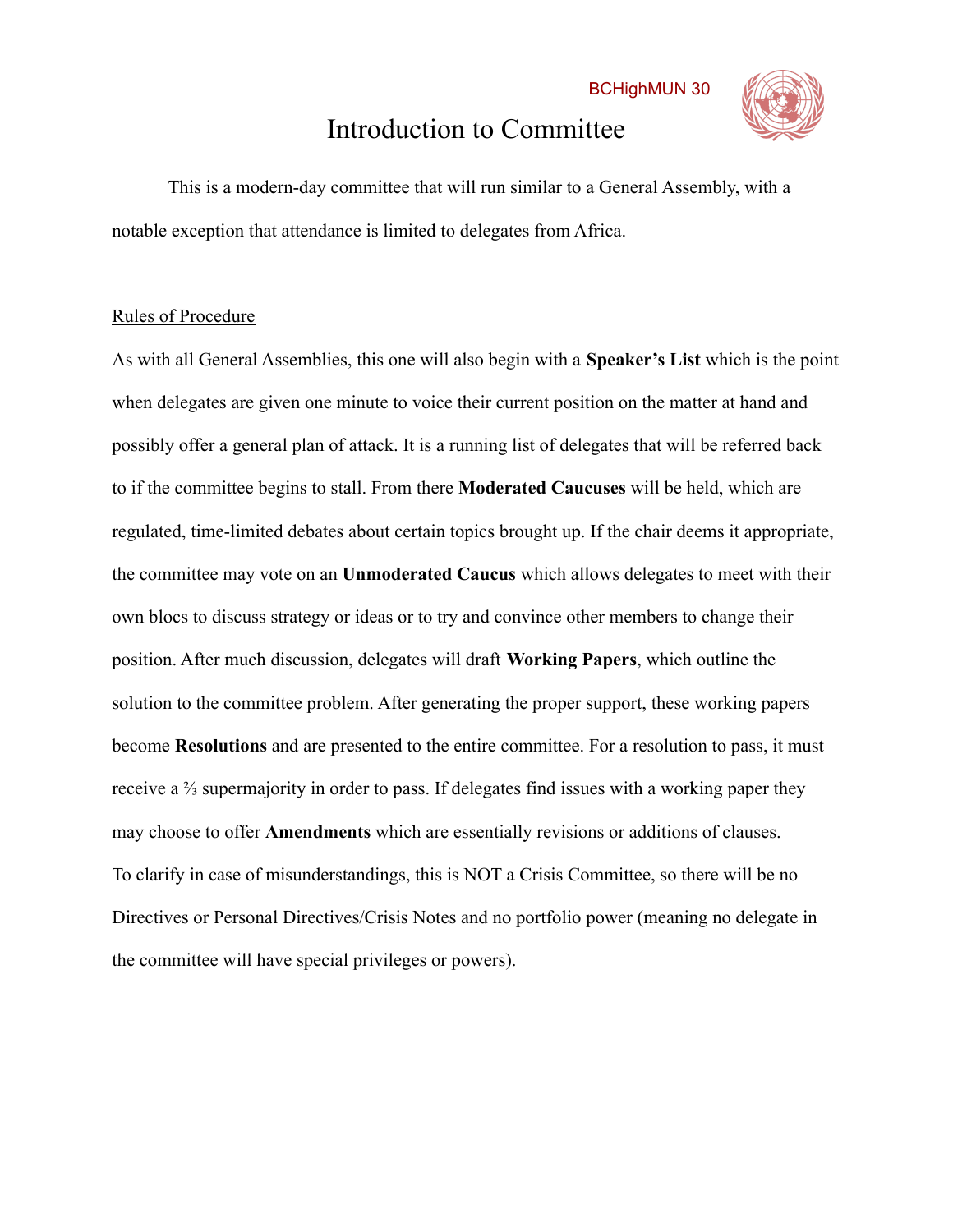

#### <span id="page-5-0"></span>Committee Spirit

This committee is an inclusive space. There will be no tolerance of sexism, racism, homophobia, classism, or any other form of bigotry. The chair will not hesitate to remove a delegate from the committee room if warranted. To this end, in the interest of promoting an inclusive space, the chair requests that you do not adopt an accent or come wearing anything other than Western Business Attire. The guiding principle of conduct in this committee can thus be described as "focused and energetic." Displays of patriotism, genuine intellectual vigor, and vocal commitment to the popular, egalitarian cause are welcomed.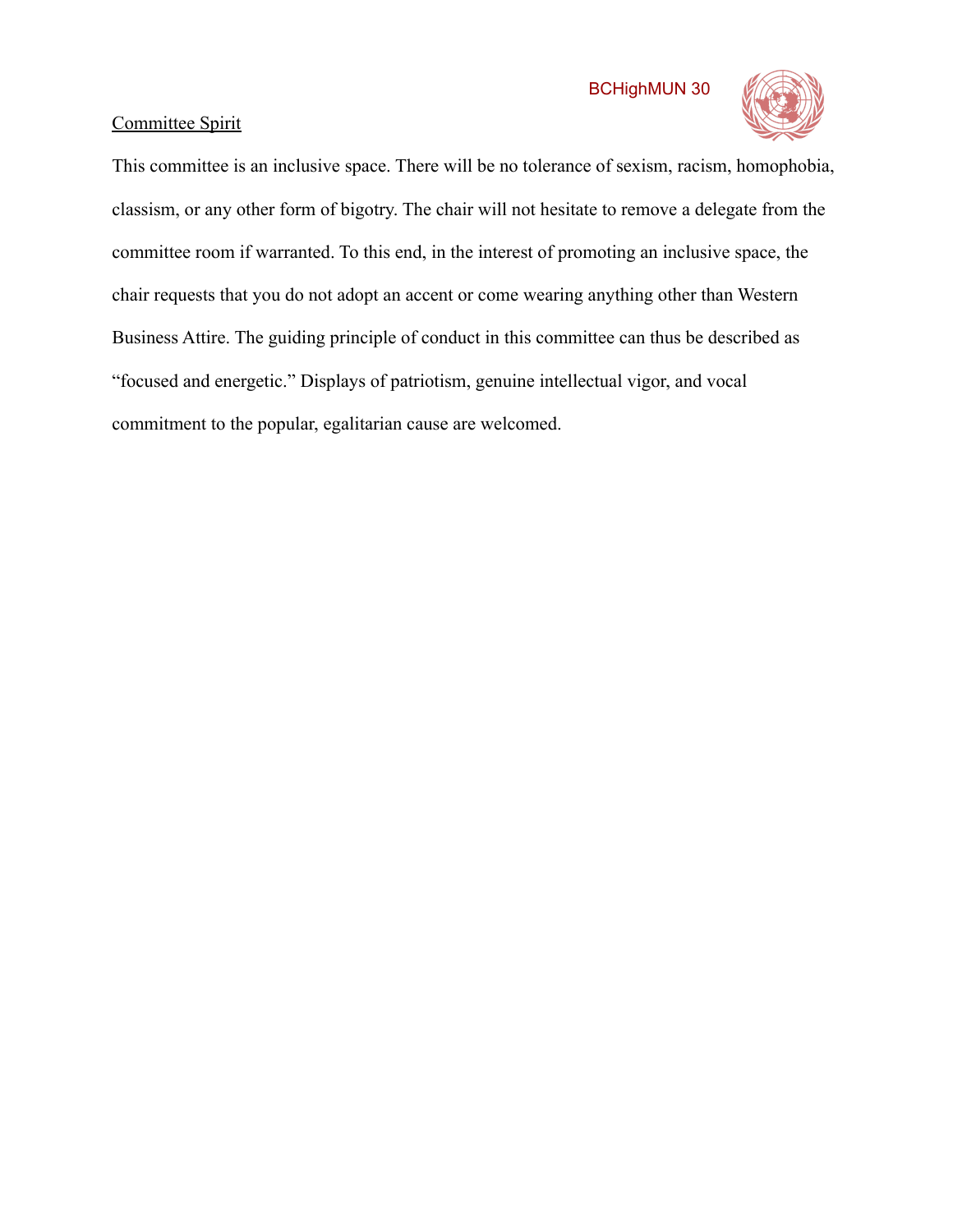## Historical Background



#### **Overview**

Following years of strong relations, Ethiopia and Egypt are now at an impasse over the construction of the Grand Ethiopian Renaissance Dam (GERD) as they each attempt to secure long-term economic growth opportunities for their countries. Ethiopia is invested in this project primarily in order to meet the energy needs of its citizens and, hopefully, to establish itself as a global player, while Egypt has already structured much of its output around the Nile waters and enjoys a comparatively stronger economy. Sudan has experienced far more strained relations with Ethiopia and, as a downstream country, will be similarly affected as Egypt by the potentially limiting effects of the dam. An understanding of the historical interactions between the countries can highlight the root causes of the present-day conflicts as the countries work towards a collective compromise.

#### Ethiopia-Sudan Relations

The Ethiopian Civil War, which lasted from 1961 to 1991, ultimately ended when the Ethiopian People's Revolutionary Democratic Front (EPRDF) overthrew the Derg — officially the Provisional Military Government of Socialist Ethiopia — to establish a system of ethnic federalism. During the long period of conflict, EPRDF representatives often sought refuge across the border and, as a result, established close relationships with those in power in the Sudanese government. Once the EPRDF had gained power, it continued to maintain these close ties and reduced its support for the Sudan Peoples' Liberation Army (SPLA), an organization working to overthrow the existing Sudanese government. However, a later change in the Sudanese government ignited concerns that the positive relations between the countries would be strained.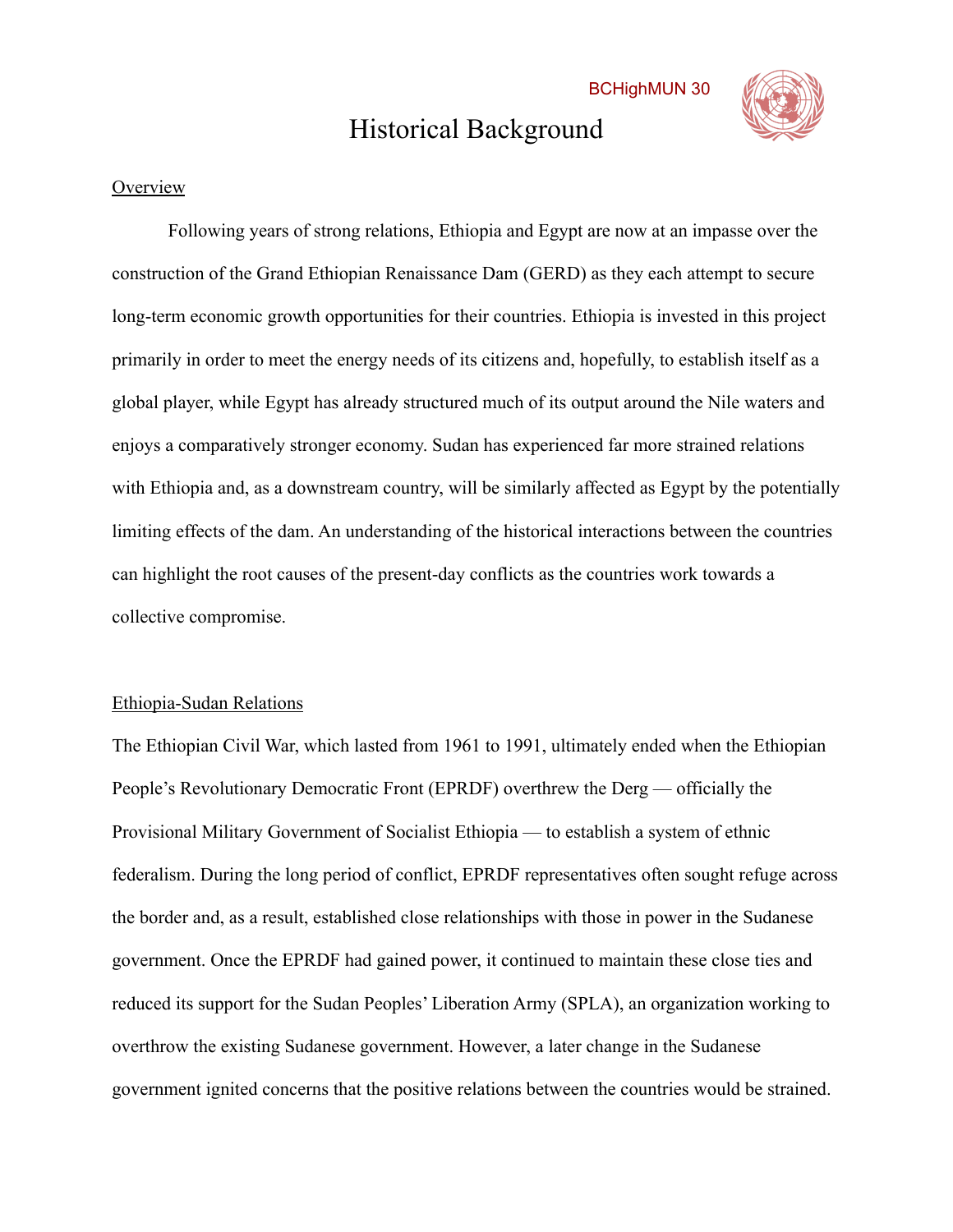

The governments of both Ethiopia and Sudan faced much opposition from parties within their borders, and external support and financing from the other government varied depending on the group in power. Due to the overly reciprocal nature of government support for rebellious insurgents within the borders of the other country, the relations between Ethiopia and Sudan quickly turned far more hostile in the mid-90s as the EPRDF strengthened its power in Ethiopia and SPLA did the same in Sudan.26,27 A series of small but escalating conflicts occurred between the two countries for the next few years as they each worked to regain political strongholds in their country while battling the insurgencies supported by the other. Only after Ethiopia engaged in a two-year conflict with Eritrea, formerly a close ally, did the Ethiopian government begin to mend its relationship with Sudan and shift its alliances within the Horn of Africa region. Although tensions appeared to have simmered down, they have recently flared up again as a result of multiple border skirmishes in recent months. The border was initially created following a series of treaties between Ethiopia and colonial European powers, but lacks clear demarcation between the two countries. Ethiopia and Sudan share about 993 miles (1000 km) of the border, but the lines appear to be fluid in certain areas. Sudan's al-Fashqa region, for example, offers much fertile land and has been a source of income to Ethiopian farmers for many years. However, the Sudanese transitional government currently in place has begun talks with the Ethiopian government to remove these farmers from this land. Increased militarization in this region, among others, has led to heightened tensions both along the border and in talks between government parties. Recently, the Sudanese government has also withdrawn its previous support for GERD, and although some argue that the recent border disputes are not a factor in this decision, resolving these tensions could support the GERD compromise regardless.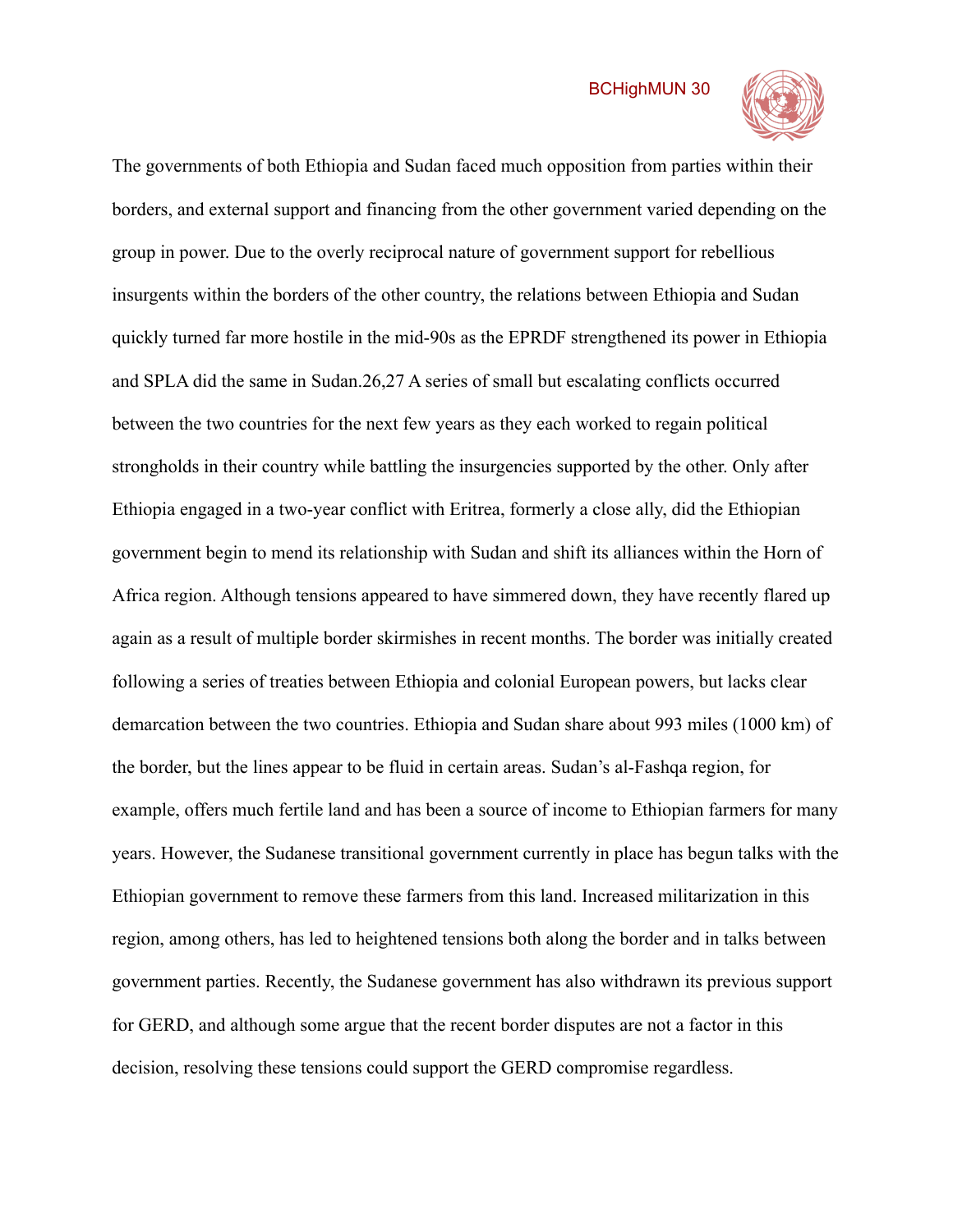

#### Ethiopia-Egypt Relations

Although interactions between the two countries began long before, formalized talks in 1927 to ensure a consistent water supply to Egypt through Ethiopia marked one of the defining moments in the early periods of officially recognized relations between the countries. This relationship, built on the importance of the Nile to both economies, was further entrenched through the development of multiple collective organizations aiming to unite countries built on and around the Nile river. However, many of these initiatives failed because they did not include all of the Nile riparian countries and/or did not address the legal challenges faced by these countries. In 1999, the founding of the Nile Basin Initiative (NBI) unified all ten Nile riparian countries and expanded the scope of its work to a more holistic manner of evaluating initiatives within the Nile region. The governments of Ethiopia and Egypt have continued to foster close ties through additional economic and religious ties. In 1904, Ethiopia's first formal banking system, the Bank of Abyssinia, was supported in its initial development by the National Bank of Egypt (NBE). The NBE was granted a 50-year period in which they were allowed to operate a monopoly through the Bank of Abyssinia on government-related financing, among other concessions. Even more recently, close corporate ties and extensive investments in Ethiopian companies highlight the extent to which these two countries are economically linked. The former Ethiopian Prime Minister himself urged Egyptian businesses to continue their investments in Ethiopian businesses as the conditions were, according to him at least, ideal. In 2018, over 60% of the total investments made by Egyptian companies were in Sudan and Ethiopia, emphasizing the great interdependency of these countries. The establishment of the Egyptian-Ethiopian Business Council serves as another reminder of the long-standing economic ties between the two countries. The close relation between Egypt and Ethiopia can also be seen in their joint religious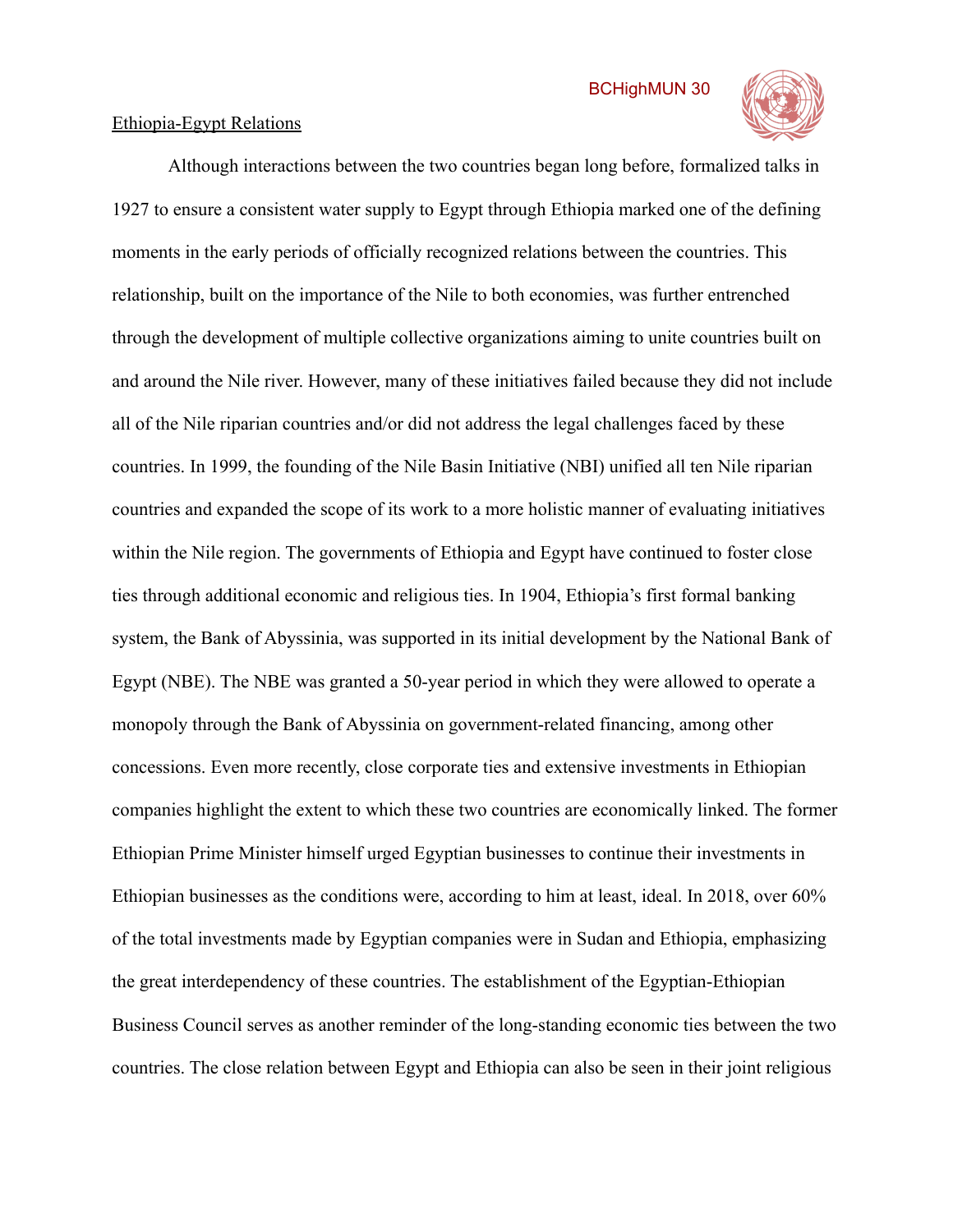

history. Although there have been tensions due to both negative Muslim sentiment towards Ethiopia and Christian Ethiopians' distrust of Egyptian Muslims, a joint history in Christianity overrides some of these differences. Ethiopia's original Christian church (the Ethiopian Orthodox Tewahedo Church) was initially dependent on the Coptic Egyptian church, as seen by the fact that the Ethiopian bishops, or abuns, were all Egyptian for countless years.37 Political differences often overflowed into church interactions and affected the type of abuns that Ethiopia was granted. After much negotiation, political debate, and cultural tensions, in 1959 a formal separation of the Ethiopian and Egyptian church was granted. Upon finalization of the deal, much of the divisive rhetoric used previously had vanished, and instead, the countries focused on reviving their unique cultures and developing their individual identity.

#### Treaties on the Nile

Over the years, there have been many different treaties and collective calls for unification in addressing how Nile resources are to be divided among the riparian countries. Beginning with the 1891 Anglo-Italian protocol that aimed to demarcate clear boundaries for Italian Eritrea and British Sudan, the question of where each country's influence lies has led to much debate. The 1902 Anglo- Ethiopian treaty was no different; it too served to outline the border between Sudan and Ethiopia. Although there have been quite a few additional agreements, the two main ones that are still considered to be legally binding (at least by Egypt and Sudan) are the 1929 Anglo-Egyptian treaty and the 1959 bilateral agreement between Egypt and Sudan. The 1929 Anglo-Egyptian treaty guaranteed an annual Nile water allocation of 48 billion cubic meters to Egypt and 4 billion cubic meters to Sudan, while also granting Egypt the right to veto any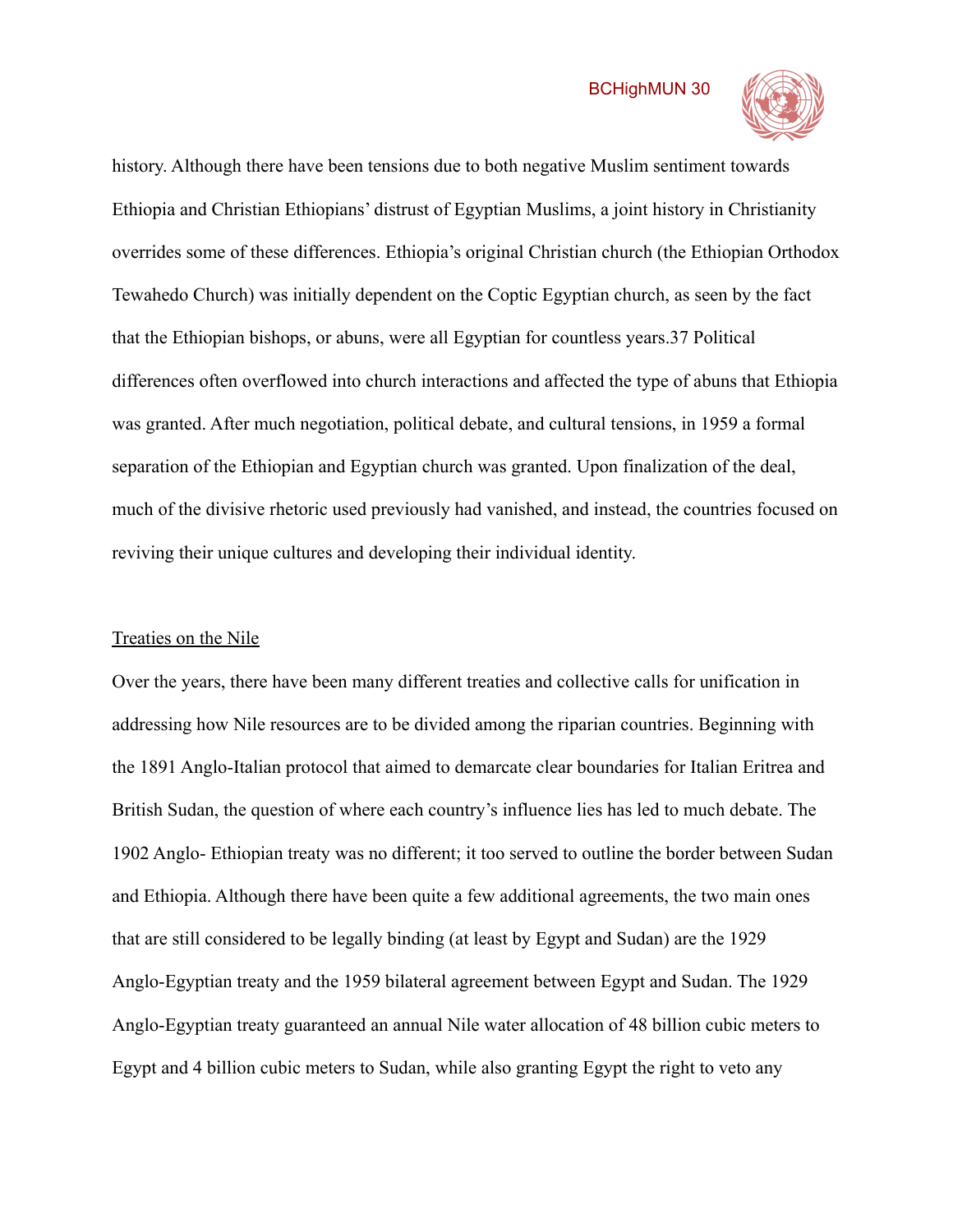

construction projects that had the potential to interfere with the Nile water flows. The 1959 agreement expanded water allocations to 55.5 billion cubic meters for Egypt and 18.5 billion cubic meters for Sudan, while again ignoring the needs of other riparian countries including Ethiopia. Other countries consider these treaties to be outdated and irrelevant to modern-day discussions, but Egypt and Sudan maintain that their rights outlined in these agreements must be upheld. Given that initial agreements often prevented Ethiopia and other riparian countries from receiving a fair share of the resources offered by the Nile, the Nile Basin Initiative was established to overcome these historical differences. Although the countries are often united in ensuring the long-term health and stability of the Nile, individual countries have varying priorities to secure their own economic growth. There are calls to abolish the effects of older treaties that favor certain countries and regions to instead redesign a more equitable system. Countries such as Egypt — which already established claims for themselves — are strongly against doing so, while other countries such as Ethiopia — which were not as fortunate during earlier periods — argue heavily towards a new distribution. When evaluating the future of the water resources in the region, it is vital to consider the precedent established in the area, and the weight with which such potentially biased historical documents are evaluated.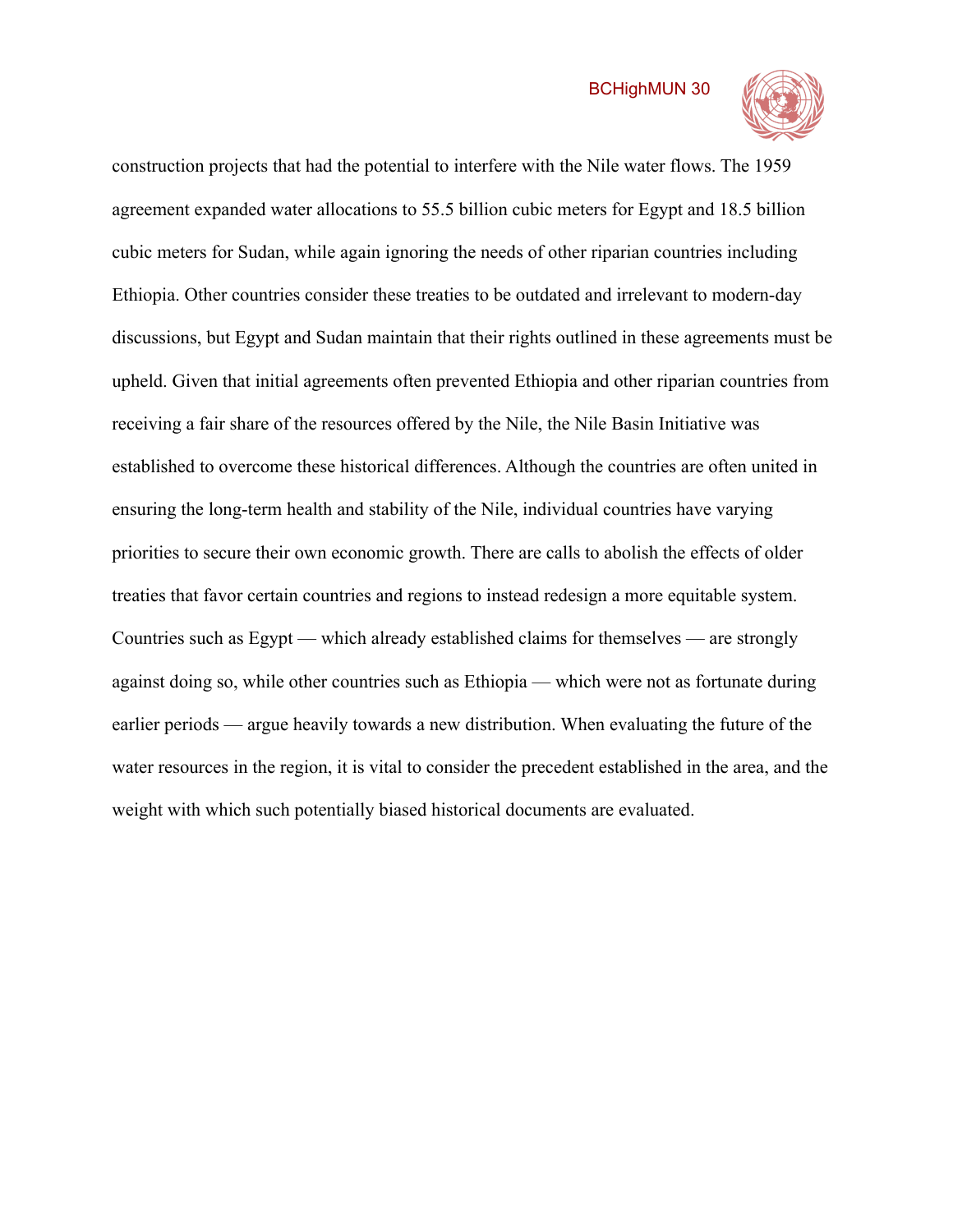## Current Situation



#### <span id="page-11-0"></span>Origins of Dam

In August 1957, as relations between Ethiopia and Egypt became increasingly strained, Ethiopia contracted with the U.S. Bureau of Reclamation to conduct a holistic analysis of the Blue Nile and the opportunities it could provide for the Ethiopian economy. In 1964, the final report presented multiple options for Ethiopia to more effectively harness the power of the Nile, while minimizing potential impact on downstream nations. Not only did this report provide the foundational information for the eventual construction of the GERD, but it also served as a major signaling tool. By partnering with the United States government in building this report, Ethiopia used the opportunity to demonstrate its powerful international connections in response to Egypt and its alliance with Russia. Although the report initially outlined multiple areas for potential dams, construction and further development of any hydraulic structure in the area was paused due to political instability within Ethiopia. Announced on March 12, 2011, with the official cornerstone being placed on April 2, the GERD (initially named Project X for secrecy, and then the Millennium Dam, before its present name) came as a surprise to other riparian countries. Despite being touted as having the sole purpose of generating hydroelectric power for Ethiopia to consume domestically and export to Sudan and Egypt, the dam's potential for disruption to the key economics in Sudan and Egypt has created much consternation. Given that the project was initially developed in much secrecy with no input from neighboring countries or affected citizens living on the dam site, construction did not go as smoothly as planned. Initially projected to have been completed by 2020, the \$4 billion dam has faced many delays. Political tensions continued to rise as Egypt and Sudan grew increasingly concerned about the rate at which the reservoir would be filled as the longer it takes to fill, the less impact it will have on downstream water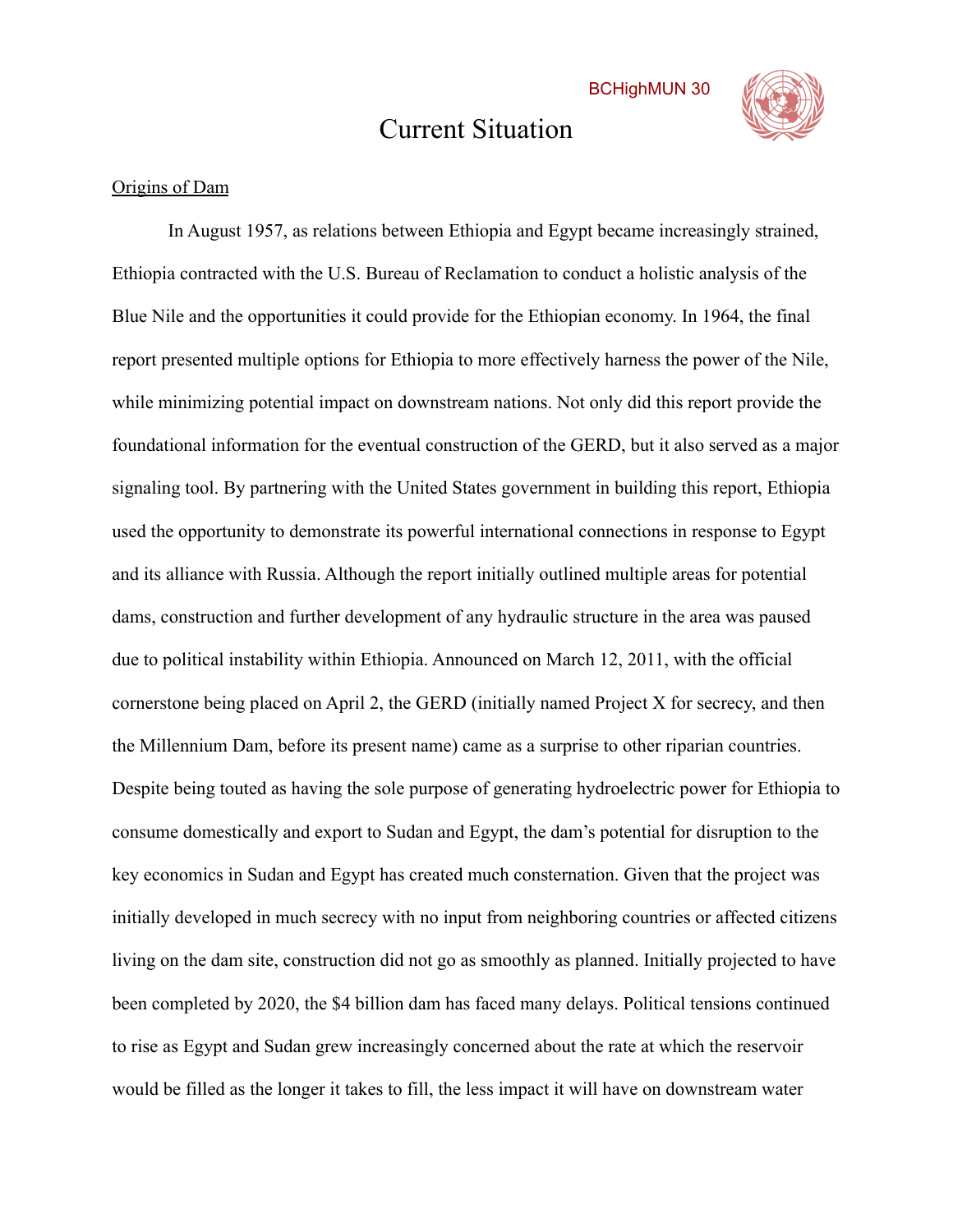

flows. Although Ethiopia has expressed interest in maintaining negotiations with Egypt and Sudan, continued disagreements have exacerbated many of the relevant issues.

#### <span id="page-12-0"></span>Questions to Consider

1. Does Ethiopia have a right to build the dam for their own economic growth?

2. Do they have a responsibility to not harm their neighbors in Egypt and Sudan?

3. Is there a compromise all three nations can reach?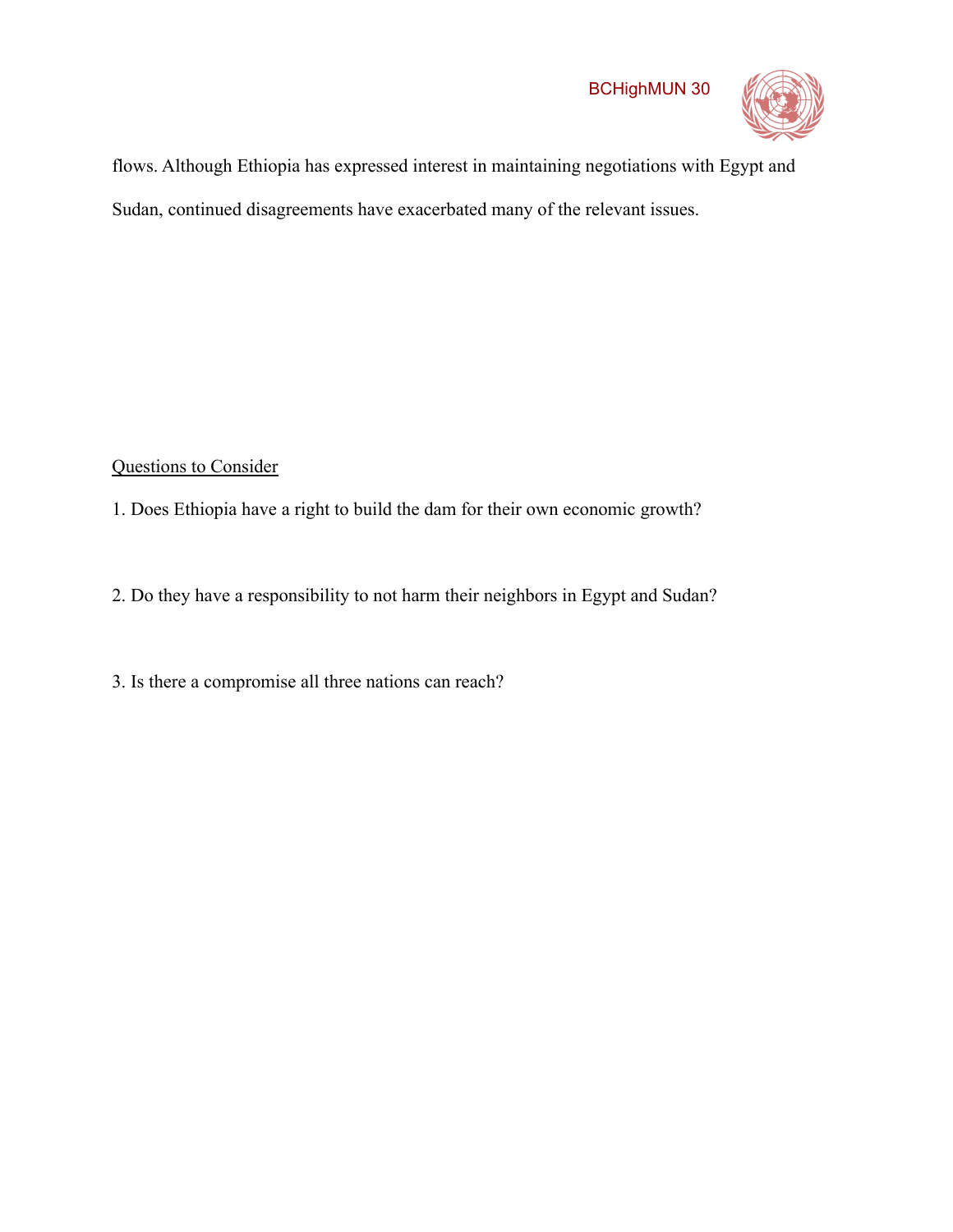## Positions



#### <span id="page-13-0"></span>**Members (25)**

- 1. Ethiopia
- 2. Egypt
- 3. Sudan
- 4. South Sudan
- 5. Eritrea
- 6. Somalia
- 7. Djibouti
- 8. Kenya
- 9. Uganda
- 10. Tanzania
- 11. Chad
- 12. Libya
- 13. Central African Republic
- 14. Malawi
- 15. Democratic Republic of the Congo
- 16. Cameroon
- 17. Nigeria
- 18. Zambia
- 19. Angola
- 20. Ghana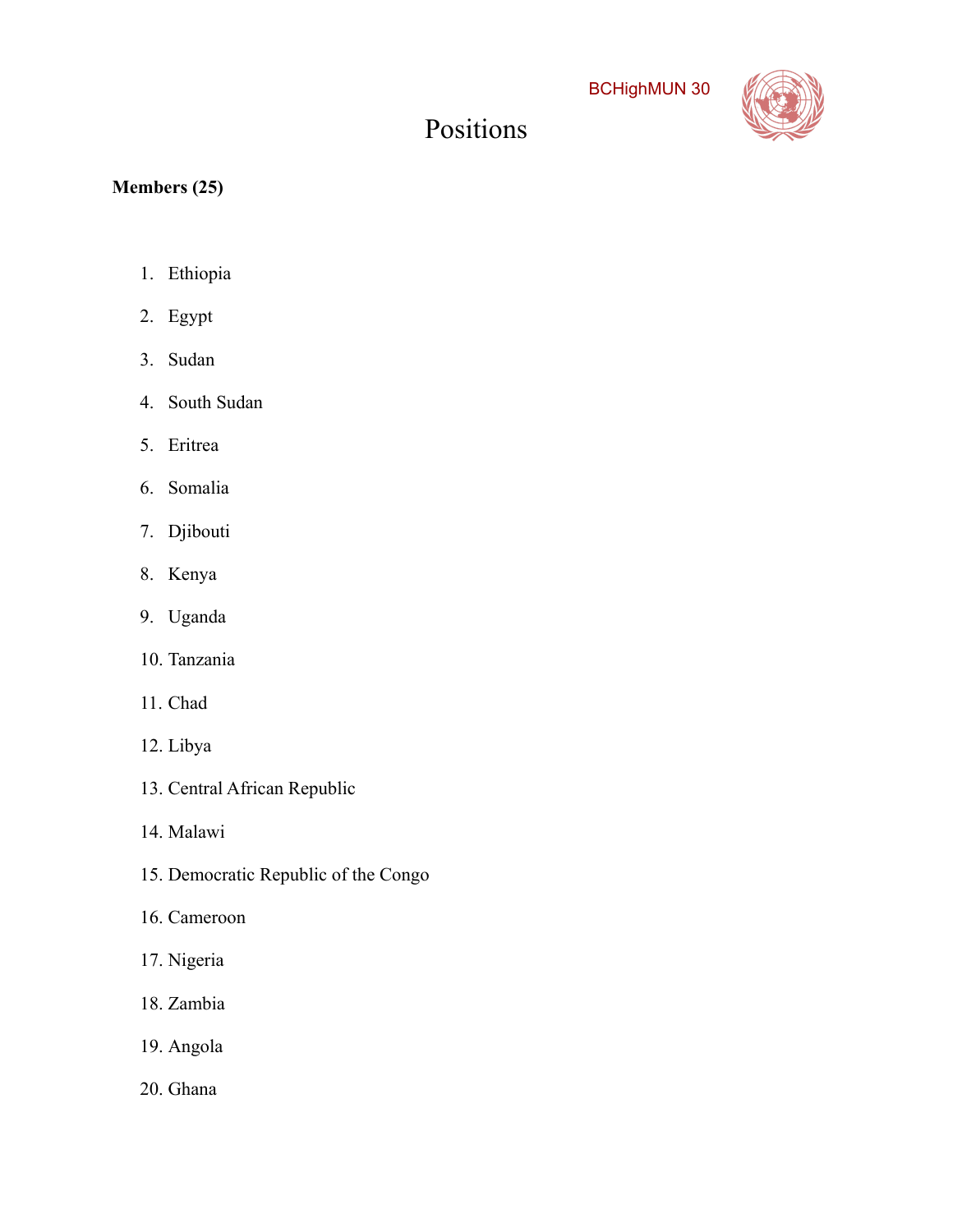

- 21. Senegal
- 22. Mozambique
- 23. Zimbabwe
- 24. South Africa
- 25. Mali